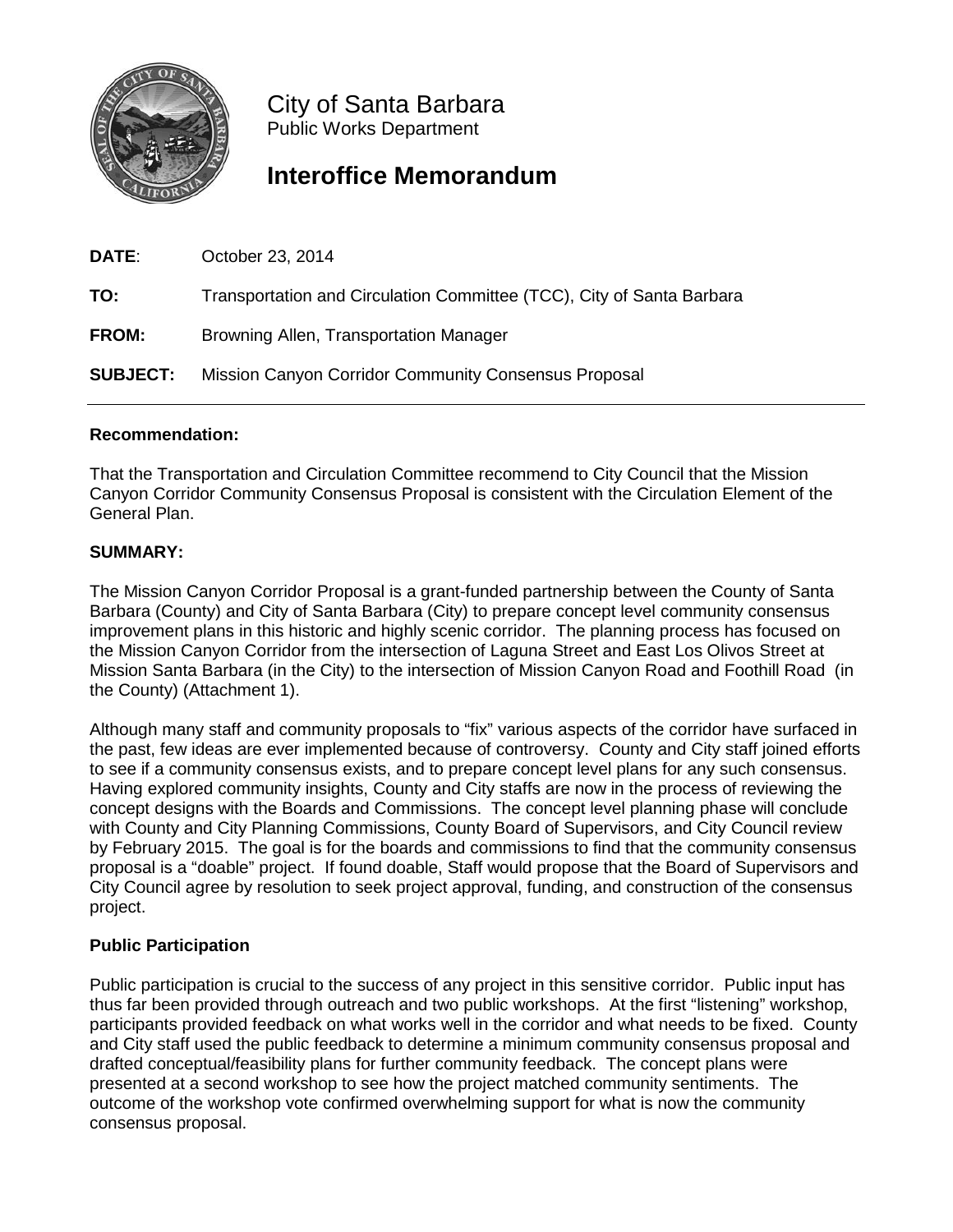Although the conceptual project was derived from the community outreach process, special recognition should be given to the *Mission Heritage Trail Foundation* (previously: *Concerned Citizens for Safe Passage Working Group*, *Safe Passage*), which is a diverse interest group consisting of institutional, civic, and neighborhood associations, and private property stakeholders who are interested in improving pedestrian circulation in this area.

## **CONCEPTUAL PROJECT PROPOSAL:**

## **Setting**

The project area is heavily used by residents, tourists, and school children visiting Mission Santa Barbara, Mission Historical Park, Santa Barbara Museum of Natural History, Rocky Nook County Park, and the Santa Barbara Woman's Club. Existing pedestrian access through the corridor requires using substandard paths, navigating several intersections with no crosswalks, and walking in the road in places where the path is too narrow to accommodate pedestrians. Bicyclists use a striped Class II bike lane up to the bridge over Mission Creek and then share the road with vehicles up to Foothill Road. In the first public workshop, the community expressed consensus for a continuous pathway from the Mission to Foothill Road, and improved bicycling facilities.

There are multiple historic resources with the City's jurisdiction near or adjacent to the project site including Mission Santa Barbara, Mission Historical Park (includes the City-owned park and all Mission period structures within it), and Santa Barbara Museum of Natural History. Within the County's jurisdiction, the project is directly adjacent to County Landmark 15 (known as Glendessary), which faces Mission Canyon Road off Glendessary Lane. Other potentially historic resources in both County and City jurisdictions include Saint Mary's Retreat House (505 East Los Olivos Street), Mission Creek Bridge, Santa Barbara Woman's Club (Rockwood, 670 Mission Canyon Road), and the sandstone walls fronting the area between the Mission and the Museum of Natural History.

### **Conceptual Project Description**

The proposed conceptual project is for multimodal streetscape improvements along the Mission Canyon corridor in the City of Santa Barbara and the Mission Canyon Plan area. Based on community input, the City and County conceptually designed a continuous pathway that includes the following components:

- Establish a consistent path on the west side of the Mission Canyon Corridor. Material yet to be determined. It will be ADA compliant and consistent with the historical setting;
- Existing stone walls shifted and breached in one location to accommodate a pedestrian path on the west side;
- New detached pedestrian bridge parallel and west of the existing stone bridge over Mission Creek. Bridge material and structure yet to be determined; it will be appropriate to the setting;
- Portions of the road shifted to the east to accommodate a west side pedestrian path;
- Bike lanes extending up to Puesta del Sol transitioning into bike areas in the County's jurisdiction where the road narrows.